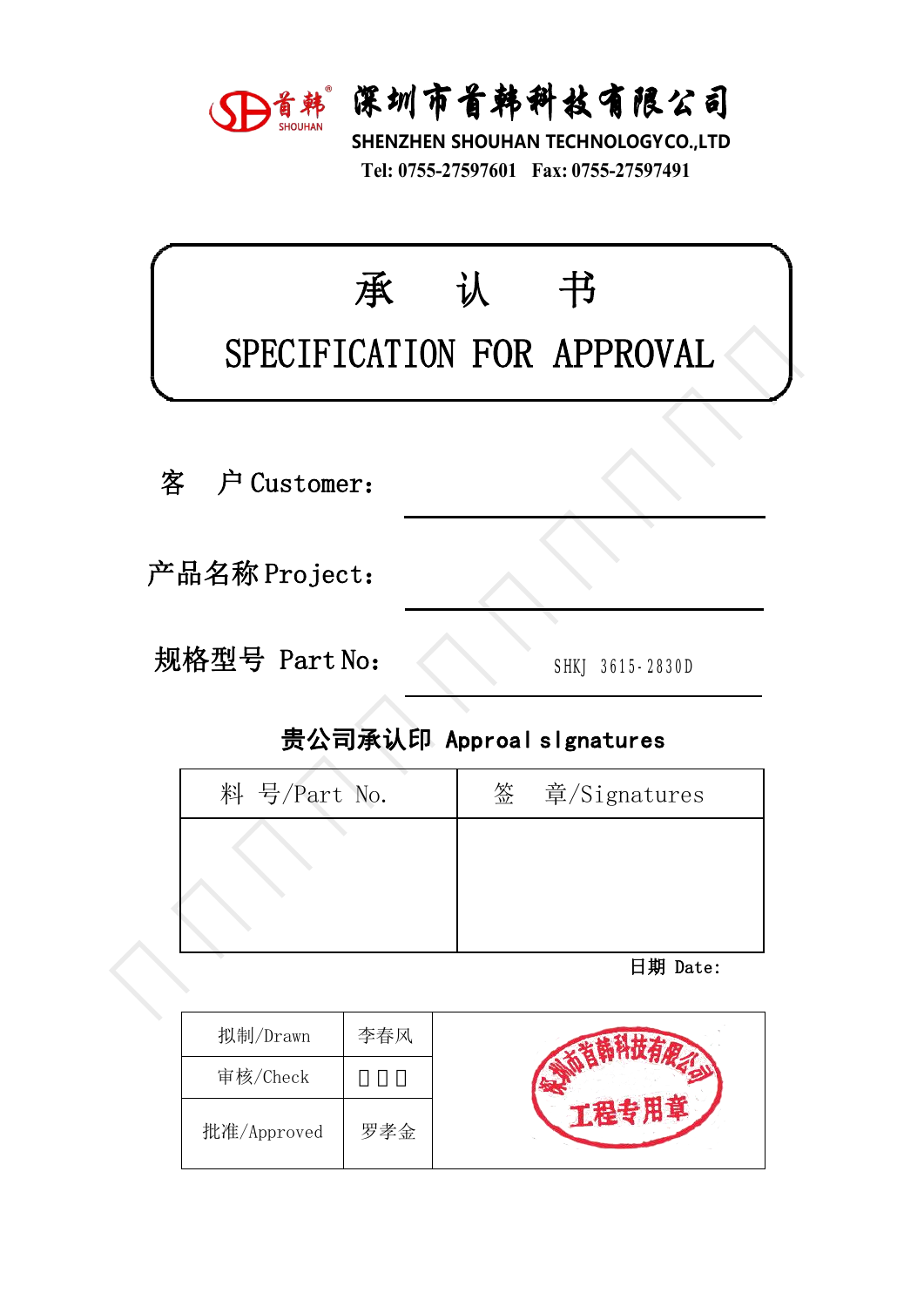## 承 認 書<br>SPECIFICATION FOR APPROVAL

| 客户名稱<br><b>CUSTOMER</b>                                                                                                                                                                                                                                                      |                                                                                                                                                             |                                                                                                                                                                                                                                                     | 日期<br><b>DATE</b>    |                   |                         |  |  |  |
|------------------------------------------------------------------------------------------------------------------------------------------------------------------------------------------------------------------------------------------------------------------------------|-------------------------------------------------------------------------------------------------------------------------------------------------------------|-----------------------------------------------------------------------------------------------------------------------------------------------------------------------------------------------------------------------------------------------------|----------------------|-------------------|-------------------------|--|--|--|
| 規 格<br>SHKJ 3615-2830D<br><b>ITEM</b>                                                                                                                                                                                                                                        |                                                                                                                                                             |                                                                                                                                                                                                                                                     | 編<br>號<br>SERIAL NO. |                   |                         |  |  |  |
| 形狀尺寸(單位/毫米):<br>1.                                                                                                                                                                                                                                                           |                                                                                                                                                             |                                                                                                                                                                                                                                                     | $\bf{A}$             |                   | $36 \pm 1.0 \text{ mm}$ |  |  |  |
|                                                                                                                                                                                                                                                                              | SHAPE & DIMENSION(unit/mm):                                                                                                                                 |                                                                                                                                                                                                                                                     | B                    | $9.4 \pm 0.8$ mm  |                         |  |  |  |
|                                                                                                                                                                                                                                                                              | $\mathsf{C}$                                                                                                                                                |                                                                                                                                                                                                                                                     | $\mathcal{C}$        |                   | $28 \pm 1.0 \text{ mm}$ |  |  |  |
|                                                                                                                                                                                                                                                                              | B                                                                                                                                                           |                                                                                                                                                                                                                                                     | D                    | $14.8 \pm 1.0$ mm |                         |  |  |  |
|                                                                                                                                                                                                                                                                              | Α                                                                                                                                                           |                                                                                                                                                                                                                                                     | ${\bf E}$            |                   | $2.0 \pm 0.4$ mm        |  |  |  |
|                                                                                                                                                                                                                                                                              | $\Box$                                                                                                                                                      |                                                                                                                                                                                                                                                     | F                    |                   |                         |  |  |  |
|                                                                                                                                                                                                                                                                              | D<br>$\Box$                                                                                                                                                 |                                                                                                                                                                                                                                                     | H                    |                   |                         |  |  |  |
|                                                                                                                                                                                                                                                                              |                                                                                                                                                             |                                                                                                                                                                                                                                                     | $\mathbf{P}$         |                   |                         |  |  |  |
| 電氣性能檢測項目:<br>2.<br>$\Box$ L<br>$\Box Q$<br>$Z1 = 25 \Omega$ MIN                                                                                                                                                                                                              | ELECTRICAL REQUIREMENTS:<br><b>KHZ</b><br><b>TEST</b><br>FREQ<br>V<br><b>KHZ</b><br><b>TEST</b><br><b>MHZ</b><br>FREQ<br>KHZ<br>KHZ<br>$Z2 = 80 \Omega$ MIN | 測試儀器<br><b>TEST INSTRUMENTS</b><br>1. Q-METER:<br>OHP 4342A<br>$OMQ-172$<br>2. L.C.R. METER:<br><b>OHP 4284A</b><br>3. IMPEDANCE ANALYZER:<br>○HP 4192A ØHP 4191A<br>OHP4192B<br>4. L-METER:<br>OTH 2775B<br>5. DIGITAL MINI-OHM METER:<br>OVP2941A |                      |                   |                         |  |  |  |
| ZZ<br>$Z3=$<br>温度<br><b>TEMP</b><br>綫組<br>WINDING                                                                                                                                                                                                                            | 100 MHZ<br><b>25 MHZ</b><br><b>KHZ</b><br>KHZ<br>$Z4=$<br>MHZ<br>MHZ<br>濕 度<br>C<br>$\%$<br><b>HUMIDITY</b><br>$\Phi$ 0.5 x 0.5 Ts x 100L(mm)               |                                                                                                                                                                                                                                                     |                      |                   |                         |  |  |  |
| 磁芯外觀:<br>3.                                                                                                                                                                                                                                                                  | THE LIMIT OF BREAKAGE:                                                                                                                                      |                                                                                                                                                                                                                                                     |                      |                   |                         |  |  |  |
|                                                                                                                                                                                                                                                                              | 項目<br>Item                                                                                                                                                  | 標準值<br>Standard Value                                                                                                                                                                                                                               |                      |                   |                         |  |  |  |
|                                                                                                                                                                                                                                                                              | 一處缺陷的面積                                                                                                                                                     | $\leq 1$ mm <sup>2</sup>                                                                                                                                                                                                                            |                      |                   |                         |  |  |  |
|                                                                                                                                                                                                                                                                              | Area of a breakage<br>總缺陷面積<br>All area of the breakage                                                                                                     | $\leq 2mm^2$                                                                                                                                                                                                                                        |                      |                   |                         |  |  |  |
|                                                                                                                                                                                                                                                                              | 缺陷深度<br>The depth of the breakage                                                                                                                           | ≤0.4mm                                                                                                                                                                                                                                              |                      |                   |                         |  |  |  |
|                                                                                                                                                                                                                                                                              | 毛刺長度<br>The length of burr                                                                                                                                  | ≤0.2mm                                                                                                                                                                                                                                              |                      |                   |                         |  |  |  |
| 4. 包装:<br>PACKAGING:<br>内包裝采用泡塑盒, 外包裝采用紙箱, 每箱産品外面都蓋上合格章(包括品名、數量、批號、檢驗員)。<br>Inner packing adopts foam plastics box, outer packing adopts carton and each carton should have a qualified<br>chapter label outside(include the variety, quantity, batch number and inspector). |                                                                                                                                                             |                                                                                                                                                                                                                                                     |                      |                   |                         |  |  |  |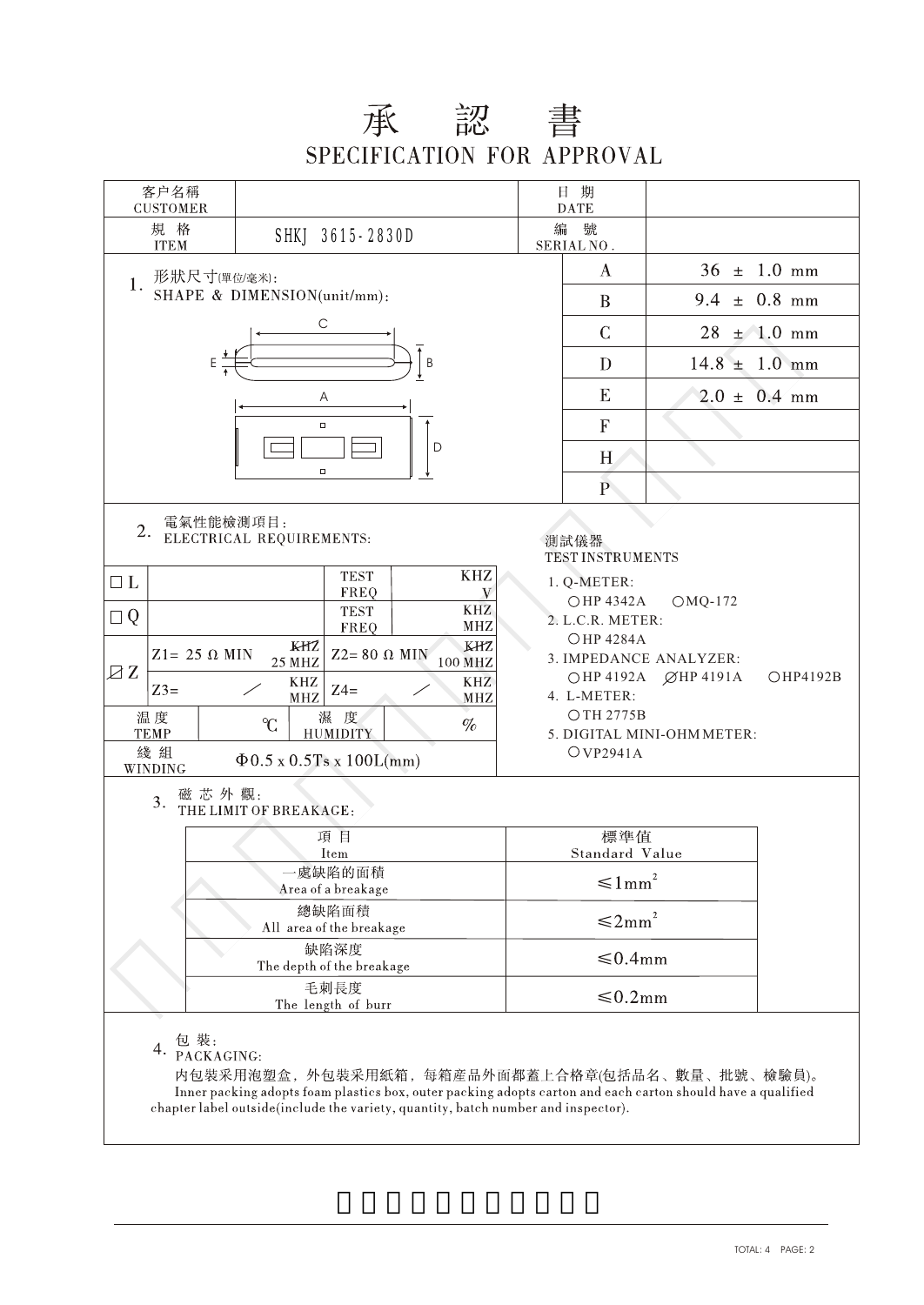## 檢驗數據 **INSPECTION DATA**

| 客户名稱<br><b>CUSTOMER</b>                                                        |                                                                    |                                                          |              |              |                                  | 日期<br>$\mathbf{DATE}$                 |                       |              |                      | 數 量<br>QUANTITY |                        | 10PCS                     |  |
|--------------------------------------------------------------------------------|--------------------------------------------------------------------|----------------------------------------------------------|--------------|--------------|----------------------------------|---------------------------------------|-----------------------|--------------|----------------------|-----------------|------------------------|---------------------------|--|
| 號<br>編<br>SERIAL NO.                                                           |                                                                    |                                                          |              |              |                                  | 形狀尺寸(單位/毫米):                          |                       |              |                      |                 |                        |                           |  |
| 規 格<br><b>ITEM</b>                                                             |                                                                    | SHKJ 3615-2830D                                          |              |              |                                  | SHAPE & DIMENSION(unit/mm):           |                       |              |                      |                 |                        |                           |  |
| 綫 組<br>WINDING                                                                 |                                                                    | $\Phi$ 0.5x0.5Tsx100L(mm)                                |              |              |                                  | $\overline{1}_B$<br>$E^{\frac{3}{2}}$ |                       |              |                      |                 |                        |                           |  |
|                                                                                |                                                                    | KHZ<br>KHZ<br>$Z2=$<br>$Z1=$<br>100 MHZ<br><b>25 MHZ</b> |              |              | Α                                |                                       |                       |              |                      |                 |                        |                           |  |
| 測試頻率<br><b>TEST FREQ</b>                                                       |                                                                    | $Z3=$ -                                                  | KHZ<br>MHZ   | $Z4=$        | KHZ<br>$\operatorname{MHz}$      |                                       | $\Box$<br>D           |              |                      |                 |                        |                           |  |
| 温度                                                                             |                                                                    | C                                                        |              | 濕度           | $\%$                             |                                       | $\Box$                |              |                      |                 |                        |                           |  |
|                                                                                | <b>HUMIDITY</b><br><b>TEMP</b><br>電氣性能<br>ELECTRIC CHARACTERISTICS |                                                          |              |              | 尺 寸(單位:毫米)<br>DIMENSION(unit:mm) |                                       |                       |              |                      |                 |                        |                           |  |
| 項目<br><b>TEST</b>                                                              | Q                                                                  | $L(\mu H)$<br>(MH)                                       | $Z1(\Omega)$ | $Z2(\Omega)$ | $Z3(\Omega)$                     | $Z4(\Omega)$                          | $\bf{A}$              | $\mathbf{B}$ | $\mathsf{C}$         | $\mathbf{D}$    | ${\bf E}$              | $\boldsymbol{\mathrm{F}}$ |  |
| <b>ITEM</b>                                                                    |                                                                    |                                                          | 25           | 80           |                                  |                                       | 36                    | 9.4          | 28                   | 14.8            | 2.0                    |                           |  |
| $+$                                                                            |                                                                    |                                                          | $\sqrt{2}$   | $\sqrt{ }$   |                                  |                                       | 1.0                   | 0.8          | 1.0                  | 1.0             | 0.4                    |                           |  |
|                                                                                |                                                                    |                                                          | $\mathbf{0}$ | $\mathbf{0}$ |                                  |                                       | 1.0                   | 0.8          | 1.0                  | 1.0             | 0.4                    |                           |  |
| $\mathbf{1}$                                                                   |                                                                    |                                                          | 30.2         | 105.6        |                                  |                                       | 35.65                 | 9.42         | 28.03                | 14.78           | 2.22                   |                           |  |
| $\overline{2}$                                                                 |                                                                    |                                                          | 31.8         | 104.9        |                                  |                                       | 35.69                 | 9.45         | 28.04                | 14.76           | 2.20                   |                           |  |
| 3                                                                              |                                                                    |                                                          | 30.0         | 104.5        |                                  |                                       | 35.74                 | 9.45         | 28.02                | 14.80           | 2.18                   |                           |  |
| $\overline{4}$                                                                 |                                                                    |                                                          | 31.6         | 104.6        |                                  |                                       | 35.62                 | 9.42         | 28.05                | 14.82           | 2.24                   |                           |  |
| 5                                                                              |                                                                    |                                                          | 31.9         | 104.5        |                                  |                                       | 35.68                 | 9.51         | 28.03                | 14.85           | 2.22                   |                           |  |
| 6                                                                              |                                                                    |                                                          | 31.4         | 105.0        |                                  |                                       | 35.61                 | 9.46         | 28.04                | 14.83           | 2.26                   |                           |  |
| $\overline{7}$                                                                 |                                                                    |                                                          | 31.2         | 105.2        |                                  |                                       | 35.64                 | 9.44         | 27.95                | 14.84           | 2.12                   |                           |  |
| 8                                                                              |                                                                    |                                                          | 30.8         | 105.4        |                                  |                                       | 35.63                 | 9.48         |                      | $27.99$   14.86 | 2.18                   |                           |  |
| 9                                                                              |                                                                    |                                                          | 30.6         | 104.8        |                                  |                                       | 35.66                 | 9.49         | 27.96                | 14.83           | 2.16                   |                           |  |
| 10                                                                             |                                                                    |                                                          | 31.0         | 105.6        |                                  |                                       | 35.67                 | 9.43         | 27.98                | 14.82           | 2.20                   |                           |  |
| $\overline{X}$                                                                 |                                                                    |                                                          | 31.05        | 101.51       |                                  |                                       | 35.65                 | 9.45         | 28.00                | 14.81           | 2.19                   |                           |  |
| Y/N                                                                            |                                                                    |                                                          | $\mathbf Y$  | Y            |                                  |                                       | Y                     | Y            | Y                    | Y               | $\mathbf Y$            |                           |  |
| 測試儀器:<br>$\Box$<br>TEST INSTRUMENTS:<br>$\Box$<br>$\Box$<br>HP 4191A<br>$\Box$ |                                                                    |                                                          |              |              |                                  | 檢                                     | 驗<br><b>INSPECTED</b> |              | 復核<br><b>CHECKED</b> |                 | 確 認<br><b>APPROVED</b> |                           |  |